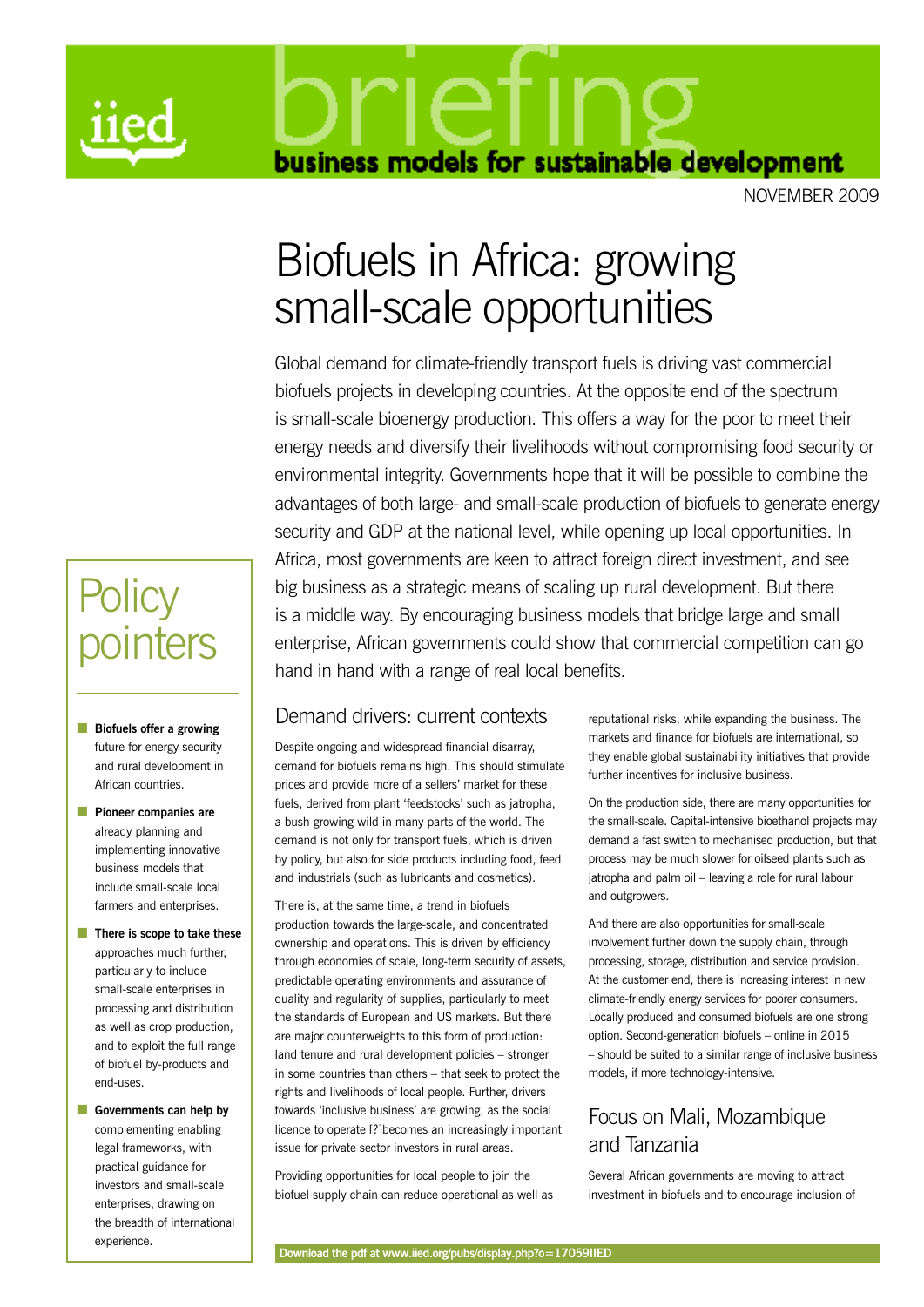local people in production and processing. This section describes examples of current and planned practice in three such countries on including small-scale enterprises in national and international biofuel supply chains.

**Mali** In the landlocked West African country of Mali, both NGOs and European companies are producing

### Biofuels in Africa: growing small-scale opportunities

biofuels feedstocks, mostly through smallscale projects based in the immediate vicinity of the company's or NGO's processing facilities. As such, there is no real distinction between 'large-scale foreign' versus 'smallscale local' operations as in, say, Tanzania. Business models are almost always based on contracted smallholder production.

Mali Biocarburant SA, for example, is a private Dutch company that aims to produce biodiesel for the country's domestic market, sourcing its feedstock from 3000 hectares (ha) of smallholder-grown jatropha. The company is investing in locally appropriate research and development, testing new ways to improve the profitability and durability of multi-function platforms – portable engines running on jatropha oil or biodiesel derived from jatropha that can power a range of rural needs, from grinding grain through to running an electricity generator.

Another case in point is the Jatropha Mali Initiative (JMI), a French-Malian joint venture that started off in 2007 with the aim of biodiesel production, but has since simplified to producing jatropha oil for local and national markets. JMI operates a cooperative system for seed collection and oil expelling that involves 1300 small-scale producers on 1300ha. JMI provides training and knowhow on cultivation, and a guarantee to purchase seeds.

The creation of Mali's National Agency for Biofuels Development (ANADEB) in mid-2009 signals a positive future for biofuel outgrower schemes, though it is not clear whether industrial-scale production will eclipse the current set of smaller-scale, socially oriented enterprises.

**Mozambique** Both large- and small-scale biofuel developments are underway in Mozambique, Southern Africa – one of the continent's poorest countries. The largest, Procana, a private company with British interests, is set to invest US\$510 million to develop 30,000ha, of which 60 per cent will be under sugarcane feedstock and the remainder will be used for a bioethanol plant and other infrastructure. Sugarcane outgrowers are expected to add an extra 5 to 11,000ha. They are likely to be better off than unskilled Procana employees – experience with two farmers' associations in Xinavane shows that sugar outgrowers, even those farming less than a hectare, can generate more income than factory employees earning the minimum salary of US\$690 a year. Procana is limiting communities to a maximum of a third of their agricultural lands under

cane, for business and food security reasons, and has a modest target of 4000ha under outgrowers by 2022.

The outgrowers will be supported with technical advice, inputs and irrigation infrastructure, but the cost and benefit sharing are unclear. The renewables company Mozambique Principle Energy is planning a similar integrated bioethanol facility, with a 20,000ha plantation supplemented by large- as well as smallscale outgrowers. This may drive up competition and enhance quality among farmers, but there are dangers of disadvantaging small-scale producers in terms of level of support, prices and access to the market. Mozambique is also host to small-scale biofuel projects such as Elaion Africa, a German company aiming to produce jatropha on 1000ha, with opportunities for small-scale suppliers.

**Tanzania** Several European biofuels companies are now operational in Tanzania, East Africa, which borders Mozambique. They are experimenting with a range of innovative production models, but with much less attention to inclusion of small-scale enterprises and customers further along the value chain.

FELISA (Farming for Energy for Better Livelihoods in Southern Africa) is a Tanzanian-Belgian joint venture targeting production of 10,000ha of oil palm, of which 50 per cent is expected to come from outgrowers who will receive technical and financial support. Diligent Tanzania Ltd, a Dutch biodiesel company, does not plan to produce jatropha directly. Instead, it relies entirely on contracted smallholder production, with 4000 suppliers at present, most planting jatropha as farm hedges, on contours and on degraded land.

Sekab Bioenergy Tanzania Ltd, a major Swedish bioethanol producer, is pursuing the development of large-scale sugarcane production for bioethanol, with 22,000ha in eastern Tanzania's Bagamoyo District, and 500,000ha planned for acquisition in nearby Rufiji District. Sekab has long-term plans to retransfer production lands to small-scale producers under a franchise block-farm model, whereby contracted farmers agree to follow company procedures in return for guaranteed purchase at agreed prices.

Sun Biofuels, a British company, is addressing local energy supply through planned provision of biodiesel and multi-function platforms to local communities, though this service is philanthropic rather than a revenue-generating component of the business model.

### Emerging opportunities and challenges

As the examples in Mali, Mozambique and Tanzania reveal, biofuels investment in Africa is dominated by early-arrival European companies, motivated by ambitious targets set by the European Union for substituting fossil fuels for transport. Given the emphasis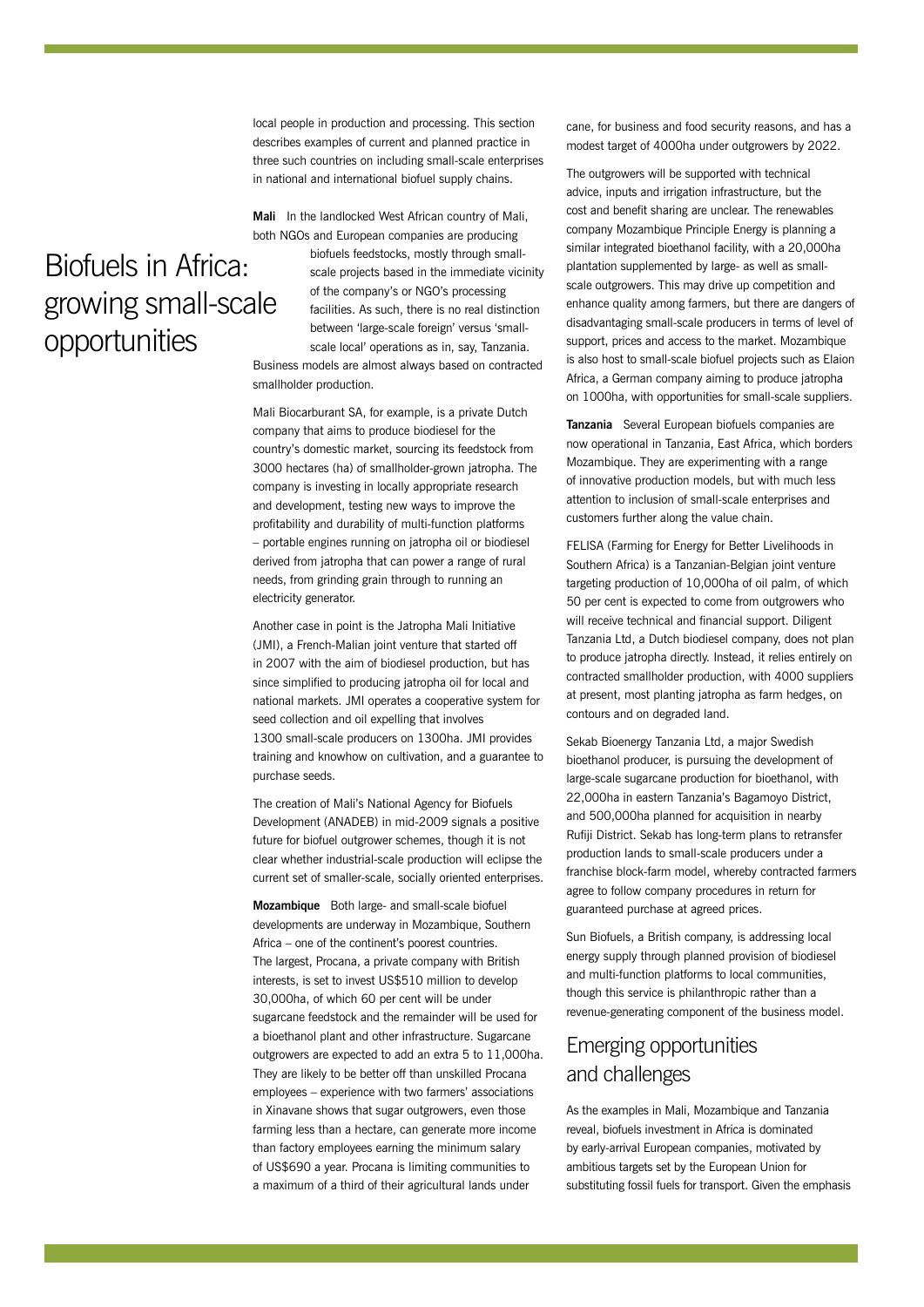| <b>Business</b><br>arrangements<br>to include small-<br>scale owners<br>and enterprises | <b>Outgrower schemes</b><br><b>Purchase contracts</b><br><b>Land leases</b><br><b>Sharecropping</b><br><b>Management</b><br>contracts<br>Joint ventures<br>(e.g. community land<br>$inputs = shares in$<br>the business) | <b>Cooperative mills</b><br><b>Share ownership</b><br><b>Small-scale facilities</b><br>aimed at local<br>end-uses<br>Supply contracts with<br>larger refineries and<br>distributors | <b>Limited options given</b><br>high capital costs of<br><b>biorefineries</b>                                                          | <b>Intermediary traders</b><br><b>Transport contractors</b><br><b>Utilising existing</b><br>distribution systems<br>(e.g. networks of<br>rural retail outlets<br>aimed at farmers | Sliding-scale energy<br>pricing<br><b>Subsidised multi-</b><br>function platforms<br><b>Subsidised improved</b><br>appliances<br>Use of unrefined oil<br>rather than refined<br>biodiesel |
|-----------------------------------------------------------------------------------------|--------------------------------------------------------------------------------------------------------------------------------------------------------------------------------------------------------------------------|-------------------------------------------------------------------------------------------------------------------------------------------------------------------------------------|----------------------------------------------------------------------------------------------------------------------------------------|-----------------------------------------------------------------------------------------------------------------------------------------------------------------------------------|-------------------------------------------------------------------------------------------------------------------------------------------------------------------------------------------|
|                                                                                         | <b>FARMING</b>                                                                                                                                                                                                           | <b>MILLING</b><br>$\rightarrow$<br>$\rightarrow$                                                                                                                                    | <b>REFINING</b>                                                                                                                        | $\rightarrow$ DISTRIBUTION $\rightarrow$                                                                                                                                          | <b>END USES</b>                                                                                                                                                                           |
| Options for<br>government<br>policy support                                             | <b>Support to positive</b><br>models through<br>regulation,<br>information, model<br>contracts and<br>borkerage<br><b>Underwriting</b><br>community business<br>involvement                                              | <b>Active promotion of</b><br>small-scale milling<br>operations,<br>e.g. via supply of<br>prototypes<br>Range of support<br>to pomising joint<br>equity models                      | <b>Employment laws</b><br><b>Holding developers</b><br>accountable to job<br>projections in<br>approved investment<br><b>contracts</b> | <b>Local content</b><br>requirements                                                                                                                                              | <b>Support to off-grid</b><br>energy schemes<br>Subsidies as above                                                                                                                        |

**• Subsidised finance and insurance schemes • Fiscal incentives (e.g. tax breaks, reduced concession fees)**

**• Local supply quotas (e.g. Brazil's Social Fuel Seal) • Active support: information, guidance, research** 

these countries' governments are giving to sustainable practice, there are great opportunities to incentivise these companies to adopt inclusive business models, providing a lead for future investors from Asia and Brazil. (Table 1 summarises emerging options for including small-scale enterprises in biofuels supply chains.)

Many companies are already planning and implementing supply chain innovations that include local people. But they focus primarily on the inclusion of small-scale farmers – and pay much less attention to enterprises in the downstream supply chain. There should be considerable scope to innovate in areas such as inclusion of small-scale contractors (such as, for services and transport) and biofuel supply at affordable prices to low-income consumers locally and nationally. Joint equity models are also worth exploring.

Such innovations are not easy. Companies need to balance local development objectives against duties to shareholders and lenders. Their dominance in local economies may also limit opportunities to negotiate equitable inclusion.

For example, experience with both sugarcane and palm oil shows that where large-scale mills are 'monopsony' (single) buyers, small-scale suppliers can lose out on fair prices. Similarly, there are no clear points of leverage for equitable ownership or benefit-sharing in biorefining, or actually turning the feedstock into fuel, which the most capital-intensive portion of the supply chain. Practicality should prevail – both proponents and critics need to compare business models against alternatives, not against abstract ideals of partnership and equity.

Broader experience from agricultural and forestry sectors provides much useful guidance, for example around involvement of third parties and the advantages of regular review and renegotiation of business arrangements. A key emerging lesson is that a wider view of bioenergy makes more sense than a single focus in liquid biofuels.

First, large-scale shifts from solid bioenergy (wood and charcoal) to liquid biofuels or other fuels are unlikely for African households in the near future. Simplicity works better – biofuels companies aiming at local supply frequently reorientate from biodiesel production to plain vegetable oil. Secondly, there may be many opportunities for spin-offs and multiple uses of raw materials and by-products: food, feed, solid fuels, industrials, building materials. International experience demonstrates that biofuels are often more valuable for their side products (as indicated at this briefing's start) than their main use.

**Table 1. Business model innovations that provide smallscale opportunities in biofuels supply chains**